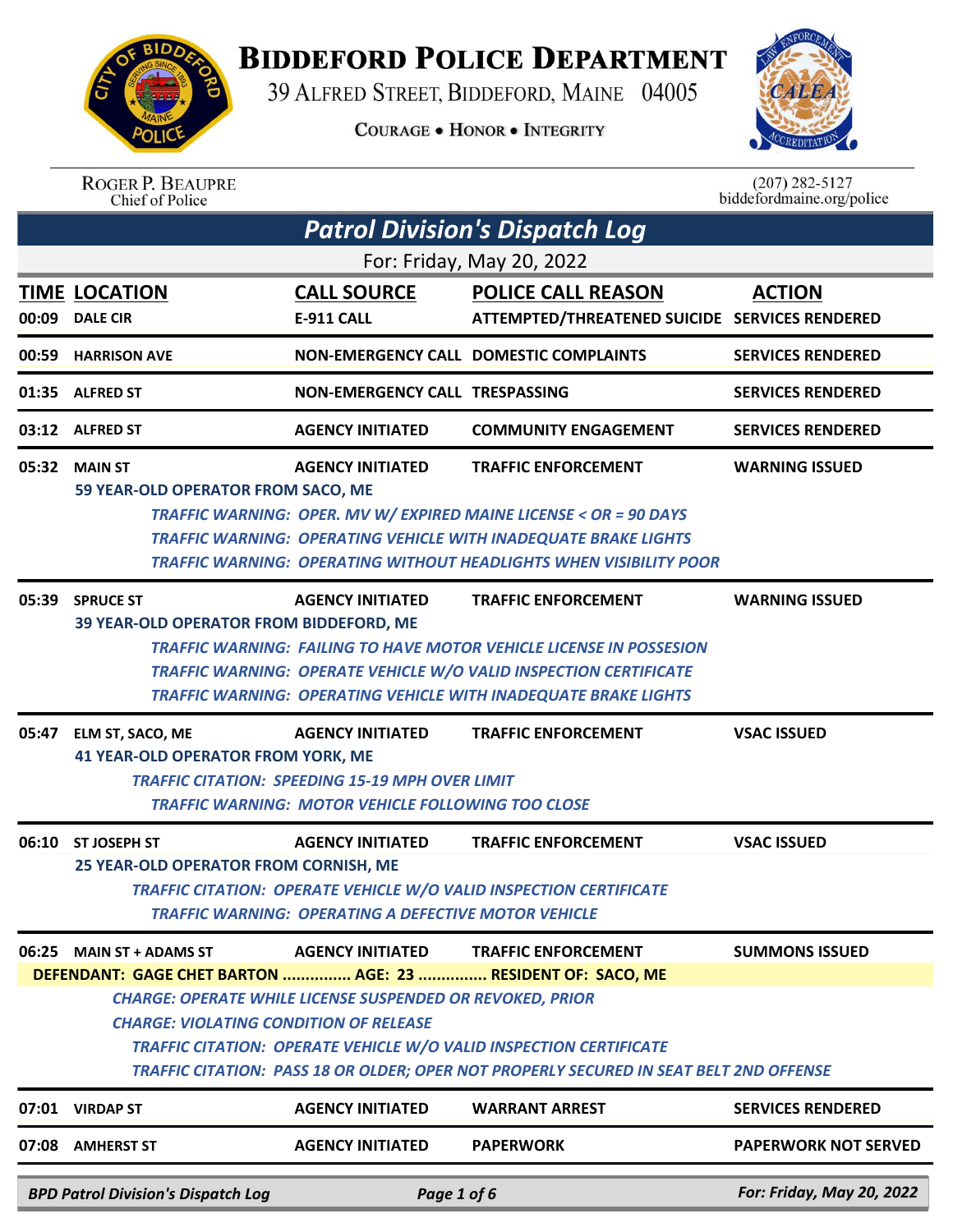| 07:14 | <b>TIME LOCATION</b><br><b>MAIN ST + MAPLEWOOD AVE</b>                                                                                                                                                                                                                                                                                                                   | <b>CALL SOURCE</b><br><b>RADIO</b>                                                   | <b>POLICE CALL REASON</b><br><b>SUSPICION</b>                                                                                                                                 | <b>ACTION</b><br><b>REPORT TAKEN</b> |  |
|-------|--------------------------------------------------------------------------------------------------------------------------------------------------------------------------------------------------------------------------------------------------------------------------------------------------------------------------------------------------------------------------|--------------------------------------------------------------------------------------|-------------------------------------------------------------------------------------------------------------------------------------------------------------------------------|--------------------------------------|--|
| 07:31 | <b>MAIN ST</b><br>30 YEAR-OLD OPERATOR FROM BIDDEFORD, ME<br><b>TRAFFIC WARNING: SPEEDING 10-14 MPH OVER LIMIT</b>                                                                                                                                                                                                                                                       | <b>TRAFFIC ENFORCEMENT</b>                                                           | <b>WARNING ISSUED</b>                                                                                                                                                         |                                      |  |
|       | 07:36 ALFRED ST                                                                                                                                                                                                                                                                                                                                                          | <b>RADIO</b>                                                                         | <b>OUT FOR FOLLOW UP</b>                                                                                                                                                      | <b>SERVICES RENDERED</b>             |  |
| 07:48 | <b>MAY ST + PARE ST</b><br><b>64 YEAR-OLD OPERATOR FROM KENNEBUNK, ME</b>                                                                                                                                                                                                                                                                                                | <b>AGENCY INITIATED</b><br><b>TRAFFIC WARNING: SPEEDING 10-14 MPH OVER LIMIT</b>     | <b>TRAFFIC ENFORCEMENT</b>                                                                                                                                                    | <b>VSAC ISSUED</b>                   |  |
| 07:59 | <b>MAY ST + ROUND HILL ST</b><br><b>AGENCY INITIATED</b><br><b>TRAFFIC ENFORCEMENT</b><br><b>VSAC ISSUED</b><br>39 YEAR-OLD OPERATOR FROM BIDDEFORD, ME<br><b>TRAFFIC CITATION: FAILING TO PRODUCE EVIDENCE OF VEHICLE INSURANCE</b><br><b>TRAFFIC CITATION: OPERATE VEHICLE W/O VALID INSPECTION CERTIFICATE</b><br><b>TRAFFIC WARNING: SPEEDING 1-9 MPH OVER LIMIT</b> |                                                                                      |                                                                                                                                                                               |                                      |  |
|       | 08:15 ALFRED ST<br>38 YEAR-OLD OPERATOR FROM ARUNDEL, ME                                                                                                                                                                                                                                                                                                                 | <b>AGENCY INITIATED</b>                                                              | <b>TRAFFIC ENFORCEMENT</b><br>TRAFFIC CITATION: OPERATE VEHICLE W/O VALID INSPECTION CERTIFICATE                                                                              | <b>VSAC ISSUED</b>                   |  |
| 08:29 | <b>ALFRED ST</b>                                                                                                                                                                                                                                                                                                                                                         | <b>RADIO</b>                                                                         | <b>OUT FOR FOLLOW UP</b>                                                                                                                                                      | <b>DISPATCH HANDLED</b>              |  |
| 08:29 | <b>MAPLEWOOD AVE</b>                                                                                                                                                                                                                                                                                                                                                     | NON-EMERGENCY CALL DRIVING COMPLAINT                                                 |                                                                                                                                                                               | <b>SERVICES RENDERED</b>             |  |
|       | 08:32 PRECOURT ST + BAKERS WAY<br>51 YEAR-OLD OPERATOR FROM ARUNDEL, ME                                                                                                                                                                                                                                                                                                  | <b>AGENCY INITIATED</b>                                                              | <b>TRAFFIC ENFORCEMENT</b><br><b>TRAFFIC CITATION: FAILING TO PRODUCE EVIDENCE OF VEHICLE INSURANCE</b><br>TRAFFIC CITATION: OPERATE VEHICLE W/O VALID INSPECTION CERTIFICATE | <b>VSAC ISSUED</b>                   |  |
|       | 08:42 NEWTOWN RD                                                                                                                                                                                                                                                                                                                                                         | <b>NON-EMERGENCY CALL BOLO</b>                                                       |                                                                                                                                                                               | <b>SERVICES RENDERED</b>             |  |
| 08:48 | <b>ELM ST</b><br>36 YEAR-OLD OPERATOR FROM BIDDEFORD, ME                                                                                                                                                                                                                                                                                                                 | <b>AGENCY INITIATED</b>                                                              | <b>TRAFFIC ENFORCEMENT</b><br><b>TRAFFIC CITATION: OPERATE VEHICLE W/O VALID INSPECTION CERTIFICATE</b>                                                                       | <b>VSAC ISSUED</b>                   |  |
|       | 09:10 ALFRED ST + BARRA RD<br><b>AGENCY INITIATED</b><br><b>TRAFFIC ENFORCEMENT</b><br><b>WARNING ISSUED</b><br>54 YEAR-OLD OPERATOR FROM SACO, ME<br><b>TRAFFIC WARNING: SPEEDING 10-14 MPH OVER LIMIT</b>                                                                                                                                                              |                                                                                      |                                                                                                                                                                               |                                      |  |
|       | 09:12 ELM ST + SOUTH ST                                                                                                                                                                                                                                                                                                                                                  | <b>RADIO</b>                                                                         | <b>OUT FOR FOLLOW UP</b>                                                                                                                                                      | <b>SERVICES RENDERED</b>             |  |
| 09:13 | <b>MAPLEWOOD AVE</b>                                                                                                                                                                                                                                                                                                                                                     | <b>E-911 CALL</b>                                                                    | 911 MISUSE                                                                                                                                                                    | <b>DISPATCH HANDLED</b>              |  |
| 09:23 | <b>ALFRED ST</b><br>50 YEAR-OLD OPERATOR FROM SACO, ME                                                                                                                                                                                                                                                                                                                   | <b>AGENCY INITIATED</b><br><b>TRAFFIC WARNING: MOTOR VEHICLE FOLLOWING TOO CLOSE</b> | <b>TRAFFIC ENFORCEMENT</b>                                                                                                                                                    | <b>WARNING ISSUED</b>                |  |
|       | 09:34 GEORGE ST                                                                                                                                                                                                                                                                                                                                                          |                                                                                      | NON-EMERGENCY CALL VIOL PROTECTION FROM ABUSE                                                                                                                                 | <b>REPORT TAKEN</b>                  |  |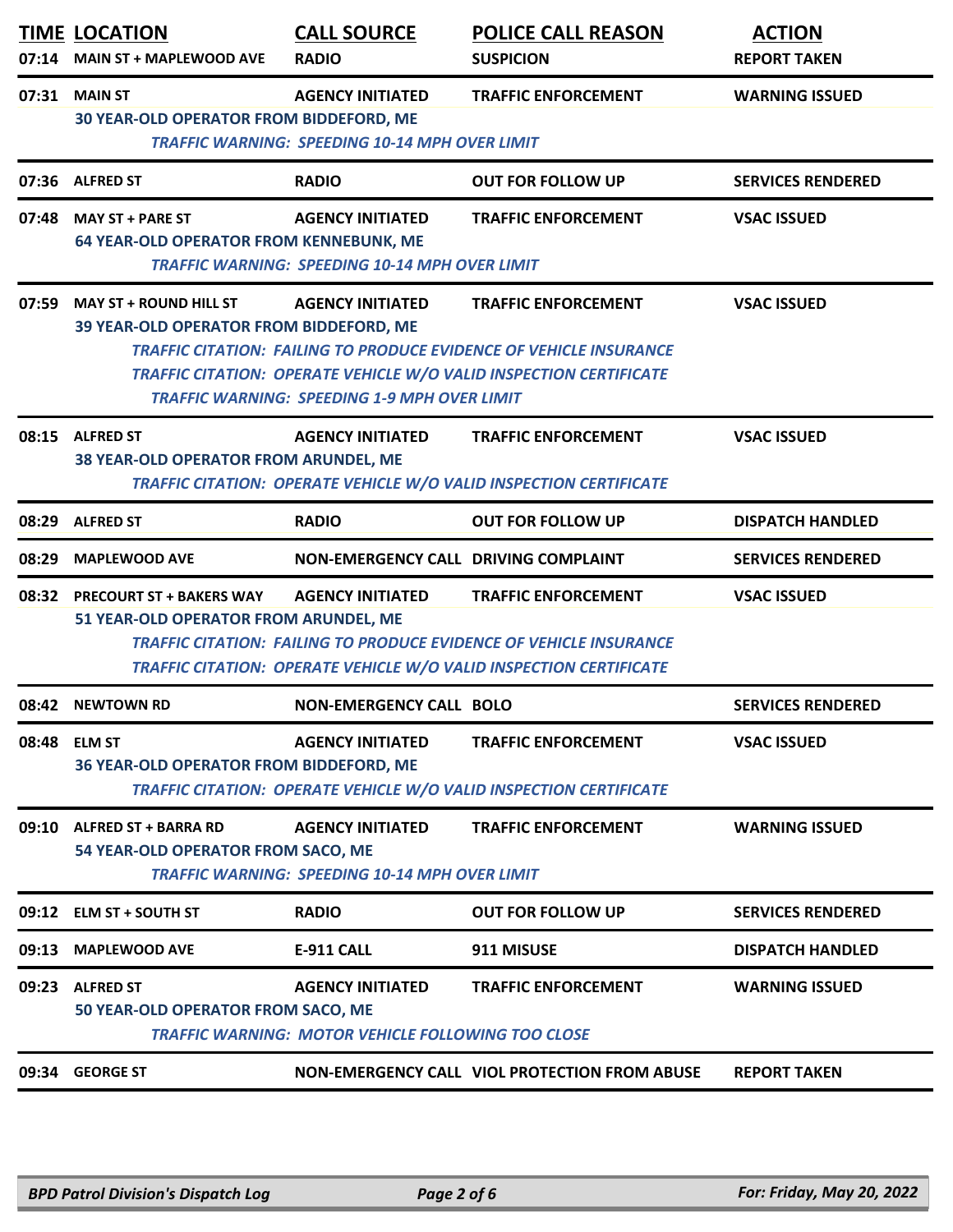|       | <b>TIME LOCATION</b><br>09:36 ALFRED ST + MARSHALL AVE<br>35 YEAR-OLD OPERATOR FROM FRAMINGHAM, MA                                                                                                                                                                                                                                          | <b>CALL SOURCE</b><br><b>AGENCY INITIATED</b><br><b>TRAFFIC WARNING: SPEEDING 10-14 MPH OVER LIMIT</b> | <b>POLICE CALL REASON</b><br><b>TRAFFIC ENFORCEMENT</b><br>TRAFFIC CITATION: OPERATE VEHICLE W/O VALID INSPECTION CERTIFICATE | <b>ACTION</b><br><b>VSAC ISSUED</b> |  |
|-------|---------------------------------------------------------------------------------------------------------------------------------------------------------------------------------------------------------------------------------------------------------------------------------------------------------------------------------------------|--------------------------------------------------------------------------------------------------------|-------------------------------------------------------------------------------------------------------------------------------|-------------------------------------|--|
| 09:53 | <b>MAPLEWOOD AVE</b>                                                                                                                                                                                                                                                                                                                        | <b>NON-EMERGENCY CALL ASSAULT</b>                                                                      |                                                                                                                               | <b>REPORT TAKEN</b>                 |  |
| 09:57 | <b>MAIN ST</b>                                                                                                                                                                                                                                                                                                                              |                                                                                                        | <b>NON-EMERGENCY CALL MENTAL ILLNESS CASES</b>                                                                                | <b>SERVICES RENDERED</b>            |  |
| 10:03 | <b>MAPLEWOOD AVE</b>                                                                                                                                                                                                                                                                                                                        | <b>RADIO</b>                                                                                           | <b>OUT FOR FOLLOW UP</b>                                                                                                      | <b>DISPATCH HANDLED</b>             |  |
|       | 10:43 CLIFFORD ST + POOL ST                                                                                                                                                                                                                                                                                                                 | <b>WALK-IN AT STATION</b>                                                                              | <b>SUSPICION</b>                                                                                                              | <b>SERVICES RENDERED</b>            |  |
|       | 11:21 ELM ST                                                                                                                                                                                                                                                                                                                                | NON-EMERGENCY CALL ANIMAL COMPLAINT                                                                    |                                                                                                                               | <b>SERVICES RENDERED</b>            |  |
|       | 11:45 ELM ST + JANELLE ST<br>55 YEAR-OLD OPERATOR FROM BIDDEFORD, ME                                                                                                                                                                                                                                                                        | <b>AGENCY INITIATED</b><br><b>TRAFFIC WARNING: SPEEDING 1-9 MPH OVER LIMIT</b>                         | <b>TRAFFIC ENFORCEMENT</b>                                                                                                    | <b>WARNING ISSUED</b>               |  |
|       | 11:46 ALFRED ST                                                                                                                                                                                                                                                                                                                             |                                                                                                        | NON-EMERGENCY CALL TRAFFIC LIGHT MALFUNCTION                                                                                  | <b>SERVICES RENDERED</b>            |  |
|       | <b>AGENCY INITIATED</b><br>11:51 ELM ST<br><b>TRAFFIC ENFORCEMENT</b><br><b>WARNING ISSUED</b><br>29 YEAR-OLD OPERATOR FROM BIDDEFORD, ME<br><b>TRAFFIC WARNING: SPEEDING 10-14 MPH OVER LIMIT</b>                                                                                                                                          |                                                                                                        |                                                                                                                               |                                     |  |
| 11:59 | <b>ELM ST</b><br><b>61 YEAR-OLD OPERATOR FROM SACO, ME</b>                                                                                                                                                                                                                                                                                  | <b>AGENCY INITIATED</b><br><b>TRAFFIC WARNING: FAILURE TO REGISTER VEHICLE</b>                         | <b>TRAFFIC ENFORCEMENT</b><br>TRAFFIC CITATION: OPERATE VEHICLE W/O VALID INSPECTION CERTIFICATE                              | <b>VSAC ISSUED</b>                  |  |
| 12:11 | <b>ELM ST + FOREST ST</b><br>74 YEAR-OLD OPERATOR FROM WELLS, ME                                                                                                                                                                                                                                                                            | <b>AGENCY INITIATED</b><br>TRAFFIC WARNING: SPEEDING 10-14 MPH OVER LIMIT                              | <b>TRAFFIC ENFORCEMENT</b>                                                                                                    | <b>WARNING ISSUED</b>               |  |
| 12:25 | <b>ALFRED ST</b><br><b>26 YEAR-OLD OPERATOR FROM SACO, ME</b>                                                                                                                                                                                                                                                                               | <b>AGENCY INITIATED</b>                                                                                | <b>TRAFFIC ENFORCEMENT</b><br>TRAFFIC CITATION: OPERATE VEHICLE W/O VALID INSPECTION CERTIFICATE                              | <b>VSAC ISSUED</b>                  |  |
|       | 12:40 ALFRED ST<br><b>AGENCY INITIATED</b><br><b>VSAC ISSUED</b><br><b>TRAFFIC ENFORCEMENT</b><br><b>45 YEAR-OLD OPERATOR FROM SCARBOROUGH, ME</b><br><b>TRAFFIC CITATION: OPERATE VEHICLE W/O VALID INSPECTION CERTIFICATE</b><br><b>TRAFFIC WARNING: FAILURE TO REGISTER VEHICLE</b><br><b>TRAFFIC WARNING: INADEQUATE TIRES - 1 TIRE</b> |                                                                                                        |                                                                                                                               |                                     |  |
|       |                                                                                                                                                                                                                                                                                                                                             |                                                                                                        |                                                                                                                               |                                     |  |
| 12:49 | <b>GUINEA RD</b>                                                                                                                                                                                                                                                                                                                            | <b>E-911 CALL</b>                                                                                      | <b>ANIMAL COMPLAINT</b>                                                                                                       | <b>NEGATIVE CONTACT</b>             |  |
| 12:57 | <b>MAPLEWOOD AVE</b>                                                                                                                                                                                                                                                                                                                        | <b>RADIO</b>                                                                                           | <b>FIGHTS</b>                                                                                                                 | <b>REPORT TAKEN</b>                 |  |
| 13:14 | <b>MAIN ST</b>                                                                                                                                                                                                                                                                                                                              | <b>RADIO</b>                                                                                           | <b>OUT FOR FOLLOW UP</b>                                                                                                      | <b>SERVICES RENDERED</b>            |  |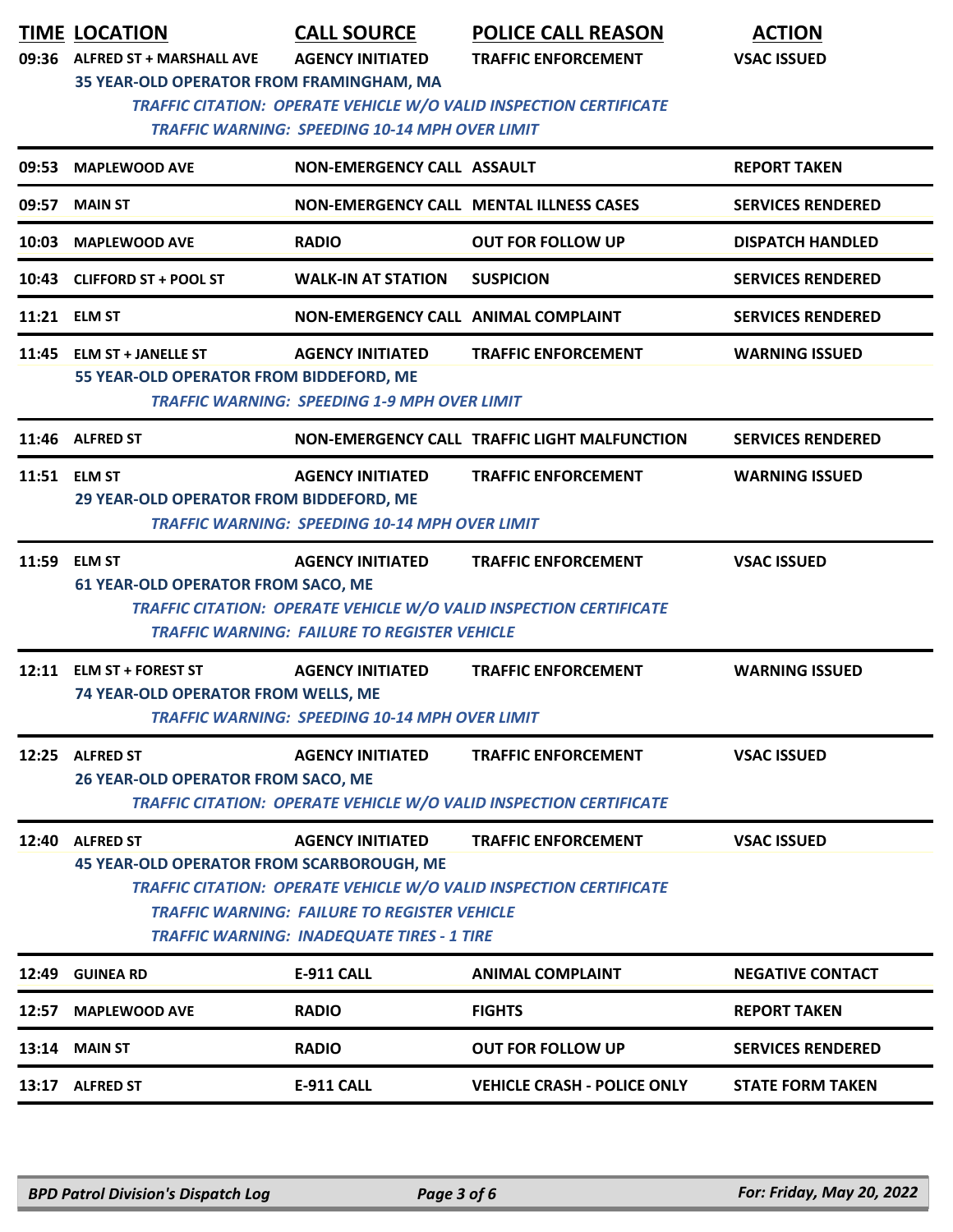|       | <b>TIME LOCATION</b><br>13:33 ELM ST + BEAUDOIN AVE<br><b>64 YEAR-OLD OPERATOR FROM GREENLAND, NH</b> | <b>CALL SOURCE</b><br><b>AGENCY INITIATED</b><br><b>TRAFFIC WARNING: MOTOR VEHICLE FOLLOWING TOO CLOSE</b> | <b>POLICE CALL REASON</b><br><b>TRAFFIC ENFORCEMENT</b>                                                                                                                        | <b>ACTION</b><br><b>WARNING ISSUED</b> |
|-------|-------------------------------------------------------------------------------------------------------|------------------------------------------------------------------------------------------------------------|--------------------------------------------------------------------------------------------------------------------------------------------------------------------------------|----------------------------------------|
| 13:41 | <b>BIDDEFORD GATEWAY CTR</b>                                                                          | <b>AGENCY INITIATED</b>                                                                                    | <b>COMMUNITY ENGAGEMENT</b>                                                                                                                                                    | <b>SERVICES RENDERED</b>               |
|       | 13:41 ELM ST + RATHIER ST<br>21 YEAR-OLD OPERATOR FROM BIDDEFORD, ME                                  | <b>AGENCY INITIATED</b><br><b>TRAFFIC WARNING: FAILING TO CARRY VEHICLE REGISTRATION</b>                   | <b>TRAFFIC ENFORCEMENT</b><br>TRAFFIC CITATION: OPERATE VEHICLE W/O VALID INSPECTION CERTIFICATE<br><b>TRAFFIC WARNING: FAILING TO NOTIFY STATE OF NAME AND ADDRESS CHANGE</b> | <b>VSAC ISSUED</b>                     |
|       | 13:52 ALFRED ST<br>19 YEAR-OLD OPERATOR FROM SPRINGVALE, ME                                           | <b>AGENCY INITIATED</b>                                                                                    | <b>TRAFFIC ENFORCEMENT</b><br><b>TRAFFIC WARNING: FAILURE TO DISPLAY FRONT/REAR REGISTRATION PLATE</b>                                                                         | <b>WARNING ISSUED</b>                  |
|       | 13:52 ALFRED ST                                                                                       |                                                                                                            | NON-EMERGENCY CALL VEHICLE CRASH - POLICE ONLY                                                                                                                                 | <b>STATE FORM TAKEN</b>                |
|       | 15:11 ELM ST                                                                                          | <b>E-911 CALL</b>                                                                                          | 911 MISUSE                                                                                                                                                                     | <b>SERVICES RENDERED</b>               |
| 15:19 | <b>MEDICAL CENTER DR</b>                                                                              | NON-EMERGENCY CALL OUT FOR FOLLOW UP                                                                       |                                                                                                                                                                                | <b>SERVICES RENDERED</b>               |
|       | 15:34 SOUTH ST                                                                                        | <b>AGENCY INITIATED</b>                                                                                    | <b>PAPERWORK</b>                                                                                                                                                               | <b>PAPERWORK SERVED</b>                |
|       | 15:45 PROSPECT ST + LAURIER ST<br><b>63 YEAR-OLD OPERATOR FROM SACO, ME</b>                           | <b>AGENCY INITIATED</b>                                                                                    | <b>TRAFFIC ENFORCEMENT</b><br>TRAFFIC WARNING: OPERATE VEHICLE W/O VALID INSPECTION CERTIFICATE                                                                                | <b>WARNING ISSUED</b>                  |
| 16:08 | <b>ALFRED ST + ANDREWS RD</b>                                                                         |                                                                                                            | NON-EMERGENCY CALL VEHICLE CRASH - POLICE ONLY                                                                                                                                 | <b>NEGATIVE CONTACT</b>                |
| 16:10 | <b>DARTMOUTH ST</b>                                                                                   | <b>E-911 CALL</b>                                                                                          | 911 MISUSE                                                                                                                                                                     | <b>SERVICES RENDERED</b>               |
| 16:20 | <b>MAIN ST</b>                                                                                        |                                                                                                            | NON-EMERGENCY CALL CRIM THREAT / TERRORIZING                                                                                                                                   | <b>REPORT TAKEN</b>                    |
|       | <b>16:24 TACHEREAU AVE</b>                                                                            | <b>E-911 CALL</b>                                                                                          | <b>VEHICLE CRASH - POLICE ONLY</b>                                                                                                                                             | <b>SERVICES RENDERED</b>               |
|       | 16:34 CRESCENT ST                                                                                     | NON-EMERGENCY CALL DISTURBANCE / NOISE                                                                     |                                                                                                                                                                                | <b>SERVICES RENDERED</b>               |
|       | 16:51 JEFFERSON ST                                                                                    | <b>AGENCY INITIATED</b>                                                                                    | <b>ALL OTHER</b>                                                                                                                                                               | <b>NO ACTION REQUIRED</b>              |
|       | 16:58 ALFRED ST<br>DEFENDANT: SIDNEY L JOHNSON  AGE: 63  RESIDENT OF: LYMAN, ME                       | <b>WALK-IN AT STATION OUT FOR FOLLOW UP</b><br><b>CHARGE: THEFT BY UNAUTHORIZED TAKING OR TRANSFER</b>     |                                                                                                                                                                                | <b>SUMMONS ISSUED</b>                  |
|       | 17:18 ALFRED ST                                                                                       | <b>NON-EMERGENCY CALL BOLO</b>                                                                             |                                                                                                                                                                                | <b>NEGATIVE CONTACT</b>                |
|       | 17:22 ALFRED ST                                                                                       | <b>E-911 CALL</b>                                                                                          | <b>DOMESTIC COMPLAINTS</b>                                                                                                                                                     | <b>NEGATIVE CONTACT</b>                |
|       | 17:24 ALFRED ST + BARRA RD                                                                            | <b>NON-EMERGENCY CALL CHECK WELFARE</b>                                                                    |                                                                                                                                                                                | <b>NEGATIVE CONTACT</b>                |
| 17:48 | <b>BOULDER WAY</b>                                                                                    | <b>E-911 CALL</b>                                                                                          | <b>HARASSMENT</b>                                                                                                                                                              | <b>PAPERWORK SERVED</b>                |
|       | <b>18:15 WASHINGTON ST</b>                                                                            | <b>NON-EMERGENCY CALL WEAPONS</b>                                                                          |                                                                                                                                                                                | <b>UNFOUNDED</b>                       |
|       | <b>18:25 PIKE ST</b>                                                                                  | <b>NON-EMERGENCY CALL NOISE</b>                                                                            |                                                                                                                                                                                | <b>SERVICES RENDERED</b>               |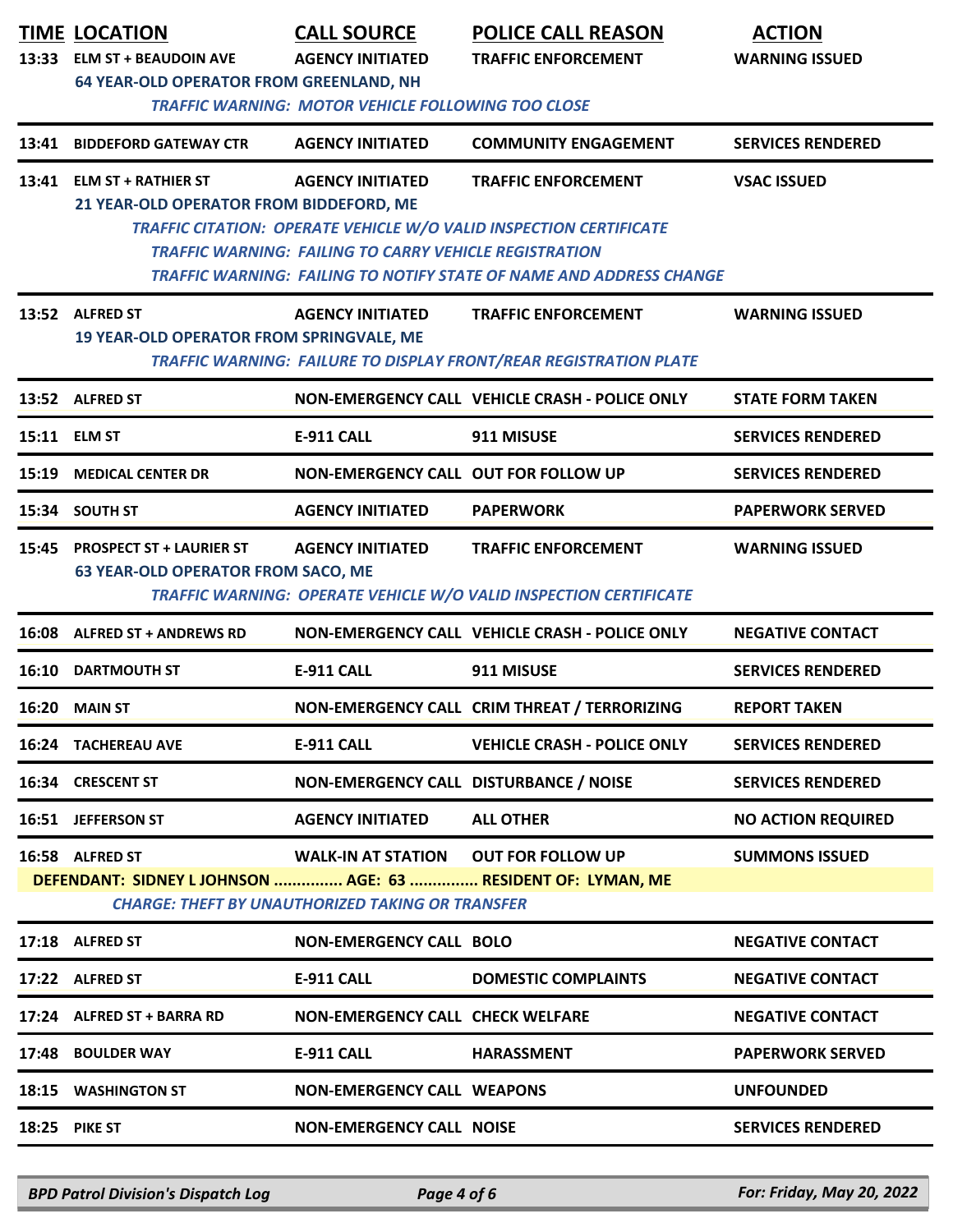|       | <b>TIME LOCATION</b><br>18:34 RUGBY ST                                                                                                                                                                                                                                            | <b>CALL SOURCE</b><br>NON-EMERGENCY CALL HARASSMENT                                     | <b>POLICE CALL REASON</b>                                                                                | <b>ACTION</b><br><b>REPORT TAKEN</b> |
|-------|-----------------------------------------------------------------------------------------------------------------------------------------------------------------------------------------------------------------------------------------------------------------------------------|-----------------------------------------------------------------------------------------|----------------------------------------------------------------------------------------------------------|--------------------------------------|
|       | 18:37 OLD POOL RD                                                                                                                                                                                                                                                                 | <b>E-911 CALL</b>                                                                       | 911 MISUSE                                                                                               | <b>SERVICES RENDERED</b>             |
|       | 18:51 MEDICAL CENTER DR                                                                                                                                                                                                                                                           |                                                                                         | NON-EMERGENCY CALL ASSIST OTHER AGENCY                                                                   | <b>REFERRED OTHER AGENCY</b>         |
|       | 19:34 MAY ST                                                                                                                                                                                                                                                                      | <b>NON-EMERGENCY CALL THEFT</b>                                                         |                                                                                                          | <b>REPORT TAKEN</b>                  |
| 19:46 | <b>MAIN ST</b>                                                                                                                                                                                                                                                                    | <b>NON-EMERGENCY CALL SUSPICION</b>                                                     |                                                                                                          | <b>REPORT TAKEN</b>                  |
| 19:59 | <b>RUGBY ST</b>                                                                                                                                                                                                                                                                   | NON-EMERGENCY CALL OUT FOR FOLLOW UP                                                    |                                                                                                          | <b>SERVICES RENDERED</b>             |
|       | 20:06 MAY ST + ORCHARD ST<br><b>AGENCY INITIATED</b><br><b>TRAFFIC ENFORCEMENT</b><br><b>VSAC ISSUED</b><br>26 YEAR-OLD OPERATOR FROM BIDDEFORD, ME<br><b>TRAFFIC CITATION: FAILURE TO REGISTER VEHICLE</b><br>TRAFFIC CITATION: OPERATE VEHICLE W/O VALID INSPECTION CERTIFICATE |                                                                                         |                                                                                                          |                                      |
|       | 20:07 ALFRED ST                                                                                                                                                                                                                                                                   | <b>WALK-IN AT STATION</b>                                                               | <b>OUT FOR FOLLOW UP</b>                                                                                 | <b>SERVICES RENDERED</b>             |
| 20:44 | <b>JAMES ST + WESTERN AVE</b>                                                                                                                                                                                                                                                     |                                                                                         | NON-EMERGENCY CALL DISTURBANCE / NOISE                                                                   | <b>UNFOUNDED</b>                     |
|       | 21:03 ALFRED ST + CLARK ST<br><b>40 YEAR-OLD OPERATOR FROM HAMMONDS PLAINS, NS</b>                                                                                                                                                                                                | <b>AGENCY INITIATED</b>                                                                 | <b>TRAFFIC ENFORCEMENT</b><br><b>TRAFFIC WARNING: OPERATING WITHOUT HEADLIGHTS AFTER DARK</b>            | <b>WARNING ISSUED</b>                |
|       | 21:26 MIDDLE ST                                                                                                                                                                                                                                                                   | <b>E-911 CALL</b>                                                                       | <b>DISTURBANCE / NOISE</b>                                                                               | <b>SERVICES RENDERED</b>             |
|       | 21:28 POOL ST                                                                                                                                                                                                                                                                     |                                                                                         | <b>NON-EMERGENCY CALL FIREWORKS COMPLAINT</b>                                                            | <b>UNFOUNDED</b>                     |
|       | 21:44 ELM ST + WEST ST<br>17 YEAR-OLD OPERATOR FROM ARUNDEL, ME                                                                                                                                                                                                                   | <b>AGENCY INITIATED</b><br><b>TRAFFIC WARNING: FAILURE TO REGISTER VEHICLE</b>          | <b>TRAFFIC ENFORCEMENT</b>                                                                               | <b>WARNING ISSUED</b>                |
|       | 21:44 ALFRED ST<br>28 YEAR-OLD OPERATOR FROM SACO, ME                                                                                                                                                                                                                             | <b>AGENCY INITIATED</b><br><b>TRAFFIC WARNING: OPERATING WITH INADEQUATE HEADLIGHTS</b> | <b>TRAFFIC ENFORCEMENT</b>                                                                               | <b>WARNING ISSUED</b>                |
|       | 21:57 ALFRED ST                                                                                                                                                                                                                                                                   | <b>WALK-IN AT STATION</b>                                                               | <b>CRIMINAL MISCHIEF</b>                                                                                 | <b>SERVICES RENDERED</b>             |
| 22:16 | <b>ELM ST</b><br>20 YEAR-OLD OPERATOR FROM BIDDEFORD, ME                                                                                                                                                                                                                          | <b>AGENCY INITIATED</b><br><b>TRAFFIC WARNING: FAILURE TO REGISTER VEHICLE</b>          | <b>TRAFFIC ENFORCEMENT</b><br><b>TRAFFIC WARNING: FAILING TO HAVE MOTOR VEHICLE LICENSE IN POSSESION</b> | <b>WARNING ISSUED</b>                |
|       | 23:03 ALFRED ST + CLARK ST<br>22 YEAR-OLD OPERATOR FROM ALFRED, ME                                                                                                                                                                                                                | <b>AGENCY INITIATED</b><br><b>TRAFFIC WARNING: FAILURE TO REGISTER VEHICLE</b>          | <b>TRAFFIC ENFORCEMENT</b><br><b>TRAFFIC WARNING: OPERATING VEHICLE WITH INADEQUATE REAR LIGHTS</b>      | <b>WARNING ISSUED</b>                |
|       | 23:20 HILL ST                                                                                                                                                                                                                                                                     |                                                                                         | NON-EMERGENCY CALL ASSIST OTHER AGENCY                                                                   | <b>SERVICES RENDERED</b>             |
|       | 23:26 ALFRED ST + OLD DOGS LN<br><b>46 YEAR-OLD OPERATOR FROM SPRINGVALE, ME</b>                                                                                                                                                                                                  | <b>AGENCY INITIATED</b><br><b>TRAFFIC WARNING: SPEEDING 10-14 MPH OVER LIMIT</b>        | <b>TRAFFIC ENFORCEMENT</b>                                                                               | <b>WARNING ISSUED</b>                |
|       | <b>BPD Patrol Division's Dispatch Log</b>                                                                                                                                                                                                                                         | Page 5 of 6                                                                             |                                                                                                          | For: Friday, May 20, 2022            |